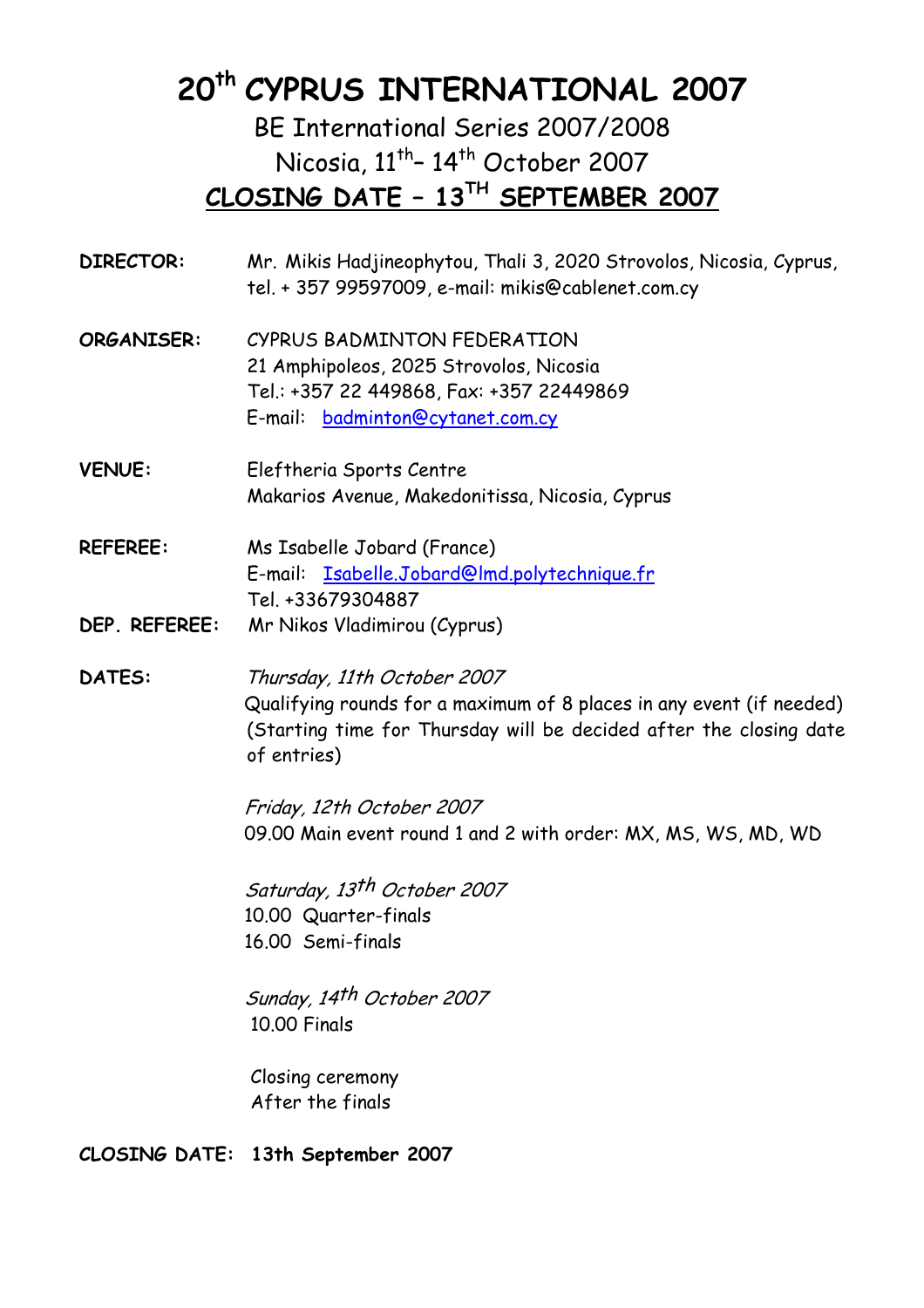| <b>EVENTS:</b>       | Number of players accepted for main rounds:<br>MS - 32, WS - 32, MD - 24, WD - 24, MX - 24,<br>(8 from Qualifications in each draw and where is ablicable) |
|----------------------|------------------------------------------------------------------------------------------------------------------------------------------------------------|
| ELIGIBLE TO<br>PLAY: | All badminton players who are eligible to play for BWF Member<br>Associations                                                                              |
| DRAW:                | The draw will be made in accordance with BWF Regulations by<br><b>Badminton Europe</b>                                                                     |

**PRIZE MONEY:** Total prize money is **US \$ 5,000** 

| Place | MS per | WS per | MD per | WD per | MXD per |
|-------|--------|--------|--------|--------|---------|
|       | player | player | pair   | pair   | pair    |
|       | \$600  | \$600  | \$1000 | \$1000 | \$1000  |
| 2.    | \$400  | \$400  | ---    | ---    | ---     |

**The Organiser shall pay the prize money cash during the closing ceremony. The prize money will be awarded only to those players who attend the closing ceremony.**

 **ENTRIES:** All entries must be confirmed by the National Association and must be done in order of strength.

> The Member Association that enters a player into a Circuit tournament is responsible for paying the entry fees for that player. The entry fees must be paid at the same time as the entries are submitted. The entry fees will not be refunded in the event of a withdrawal.

> In the case that the entry fees have not been received before the draw is made then the players are not in the draw. Or if in accordance with the Organiser they are allowed to pay at the tournament this must be done before their first scheduled match. Failure to do so means that they will not be allowed to play.

> For all the players withdrawing in the meantime the Organisers can invoice the entry fee to the relevant Member Association. This must be done by registered mail. Must have a deadline for the payment and the information that if no payment has been received after the deadline has elapsed the Organiser will forward the invoice with the registration coupon and the copy of the original entry together with the original invoice to BADMINTON EUROPE.

> All this must be done within 2 (two) months after the end of the tournament.

> Organisers are allowed to refuse entries if players have outstanding fees from a previous year.

All entries must be confirmed by the National Association.

The Organiser must acknowledge all entries.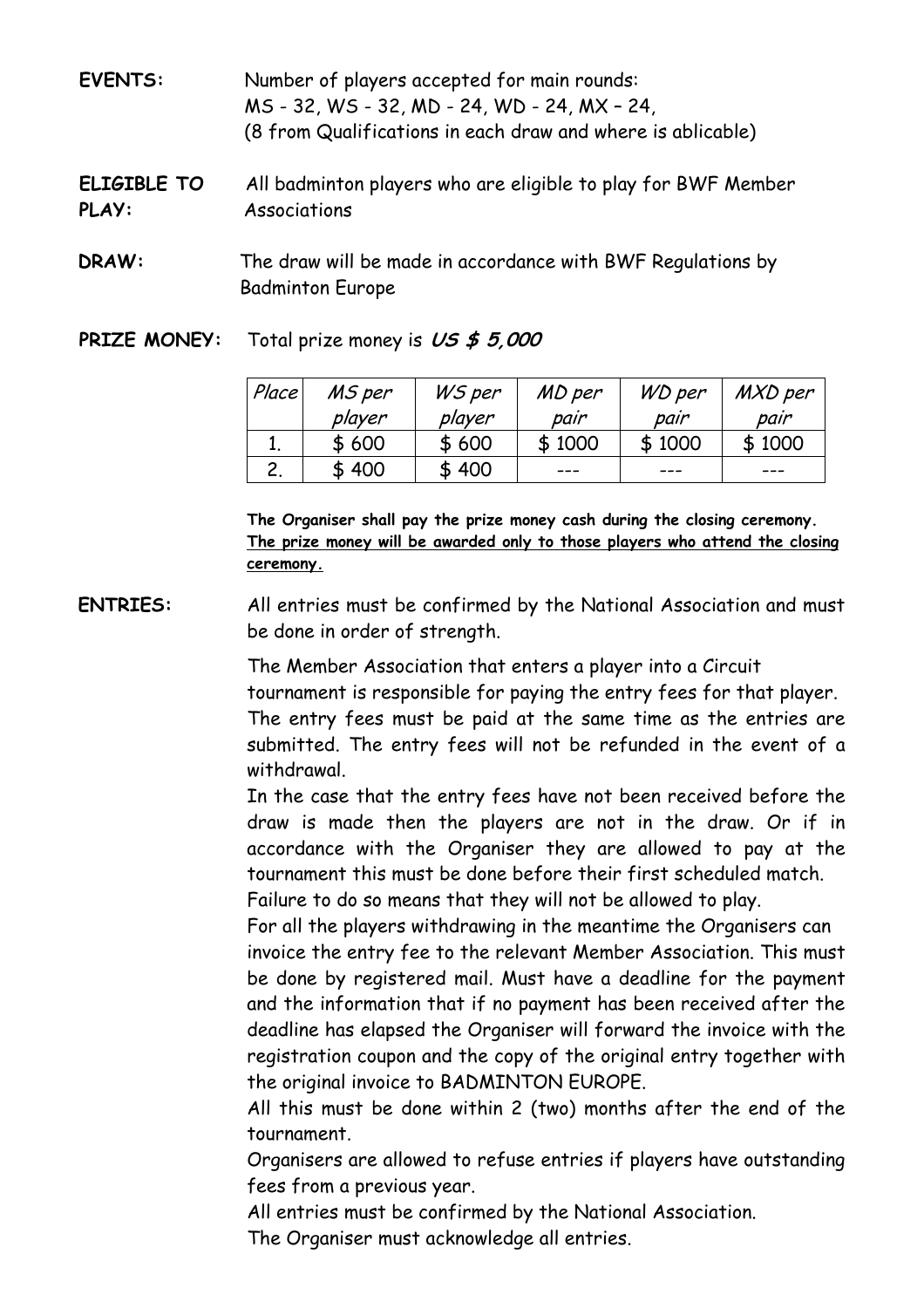Completed entry forms shall be sent to:

CYPRUS BADMINTON FEDERATION 21 AMPHIPOLEOS, 2025 STROVOLOS NICOSIA Phone: +357 22 449868 Fax: +357 22 449869 E-mail: badminton@cytanet.com.cy

No late entries will be accepted.

- **ENTRY FEES:** €25 per player per event.
- **SHUTTLES:** Forza AF Tournament
- **COURTS:** 5 PRO Courts
- **CONDITIONS** The Cyprus International Championships shall be played in  **OF PLAY**:with the Laws of Badminton, the BWF Competition Regulations and the Instructions for the BE International Series 2007/2008. In case of a dispute the referee shall have a decisive word. Each participant must be ready to play at the specific time. If not present, his match will be scratched. Therefore, the competitors should not leave the venue during the tournament unless allowed by the referee.

 Advertisements and allowed clothing modifications must comply to BWF Rules, No. 19 to 23.

 For Circuit Tournament the name on the back of the shirts is mandatory from the semi – finals on.

**WITHDRAWALS:** If a player who is accepted into a tournament, withdraws from the entire competition for any reason whatsoever within **7 (seven)** days before the first scheduled match of the tournament, the Member Association entering the player shall make a payment of EURO 100,- to the Badminton Europe.

> If a player withdraws from an event due to the fact he cannot get a Visa or he has received advice that he should not fly to an area or region, he **MUST** provide written documentary evidence from the appropriate authority, that is an Embassy, Consulate or Government Department. Failure to supply such documentation will result in a payment to the Badminton Europe of **EURO 100.-** in addition to the EURO 100.- for withdrawal within 7 days.

**After entering a player(s) in the tournaments it is the Member Nation's responsibility to secure visas for their players - if this is needed. Make sure that visa applications are made early enough. The Tournaments Organisers will have to do everything possible to enable the entered players to get a visa.**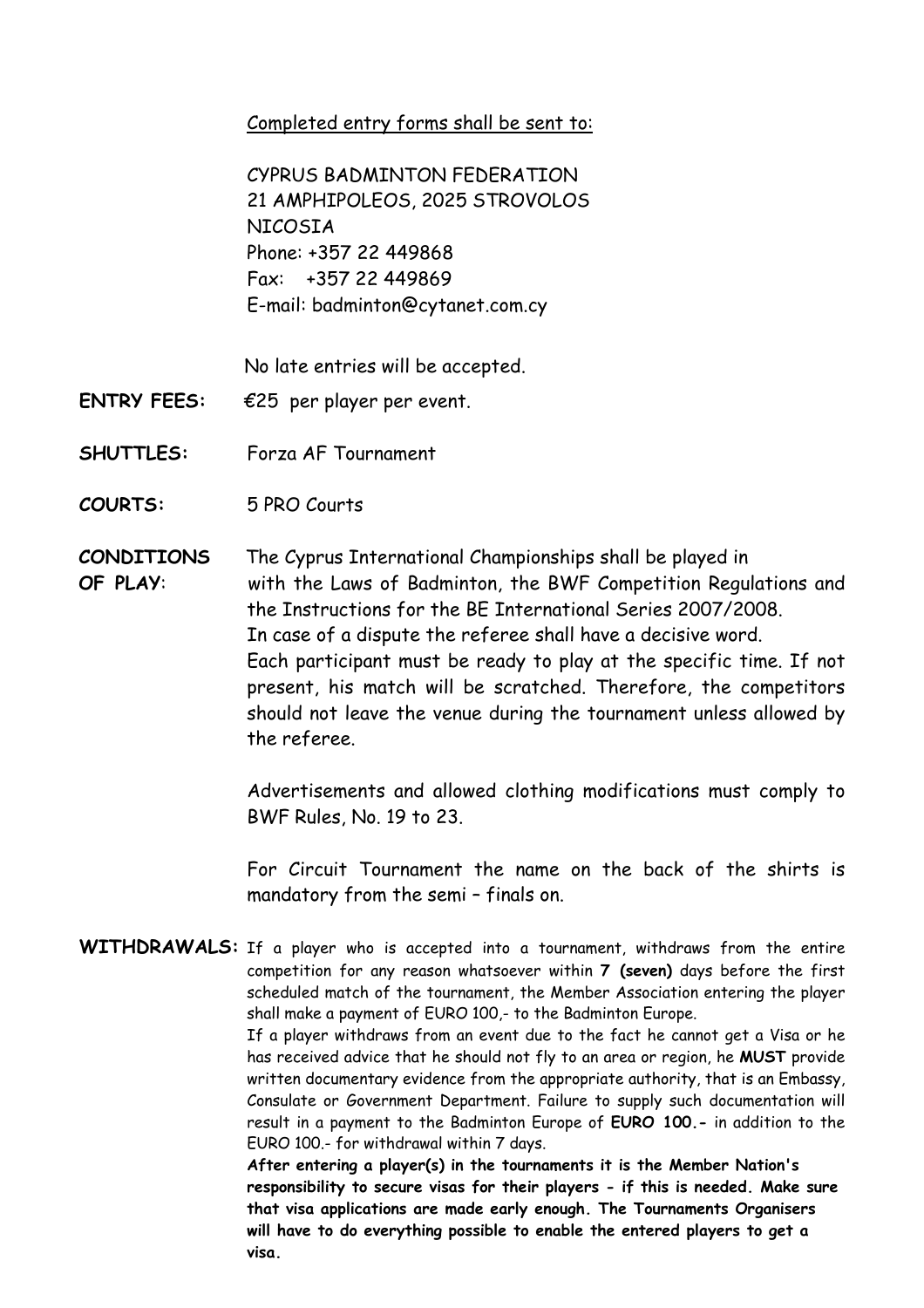Any withdrawals must be announced in writing and accompanied by a medical certificate or other appropriate documentation.

#### SYSTEM: Knock Out

**WEB PAGE:** http://www.cyprusbadminton.com

- **INSURANCE:** Insurance shall be arranged individually by each player. During the tournament a doctor will be present in the hall.
- **PAYMENTS: Payments for entry fees must be paid at accreditation in cash PAYMENTS FOR ACCOMMODATION MUST BE SETTLED DIRECTLY WITH THE HOTEL!**

**ACCOMMODATION:** Please contact the hotels listed below: (all prices are in Cyprus Pounds)

#### **1. ASTY Hotel \*\***

12 Prince Charles Str, P.O.Box 24502, 1300, Nicosia, Cyprus tel.: +357 22 773030, fax: +357 22 773311

Accommodation price list:

|             | Price/per night/per room |     |     |  |  |  |  |
|-------------|--------------------------|-----|-----|--|--|--|--|
| Room type   | B/B                      | H/B | F/B |  |  |  |  |
| Single room | 35                       | 41  | 47  |  |  |  |  |
| Double room | 45                       | 57  | 69  |  |  |  |  |
| Triple room | 50                       | 68  | 86  |  |  |  |  |

#### **2. EUROPA Hotel \*\*\***

For reservations please contact **Mrs.Lucy Iacovidou** - F.O.Manager, lucy@europahotel.com.cy

www.europahotel.com.cy 13 Alkaios Str., 2404 Engomi, Nicosia P.O.Box 25730, CY-1311, Cyprus tel.: +357 22692692, fax: +357 22 664417 Accommodation price list:

|             | Price/per night/per room |     |                  |  |  |  |  |
|-------------|--------------------------|-----|------------------|--|--|--|--|
| Room type   | B/B                      | H/B | F/B              |  |  |  |  |
| Single room | 40                       | 47  | 54               |  |  |  |  |
| Double room | 50                       | 64  | 78               |  |  |  |  |
| Triple room | 60                       | 81  | 102 <sub>2</sub> |  |  |  |  |

**The organiser has the right to refuse transportation if the hotel is any different from the above.** 

**!!! Accommodation closing date: 22 September 2007!!!**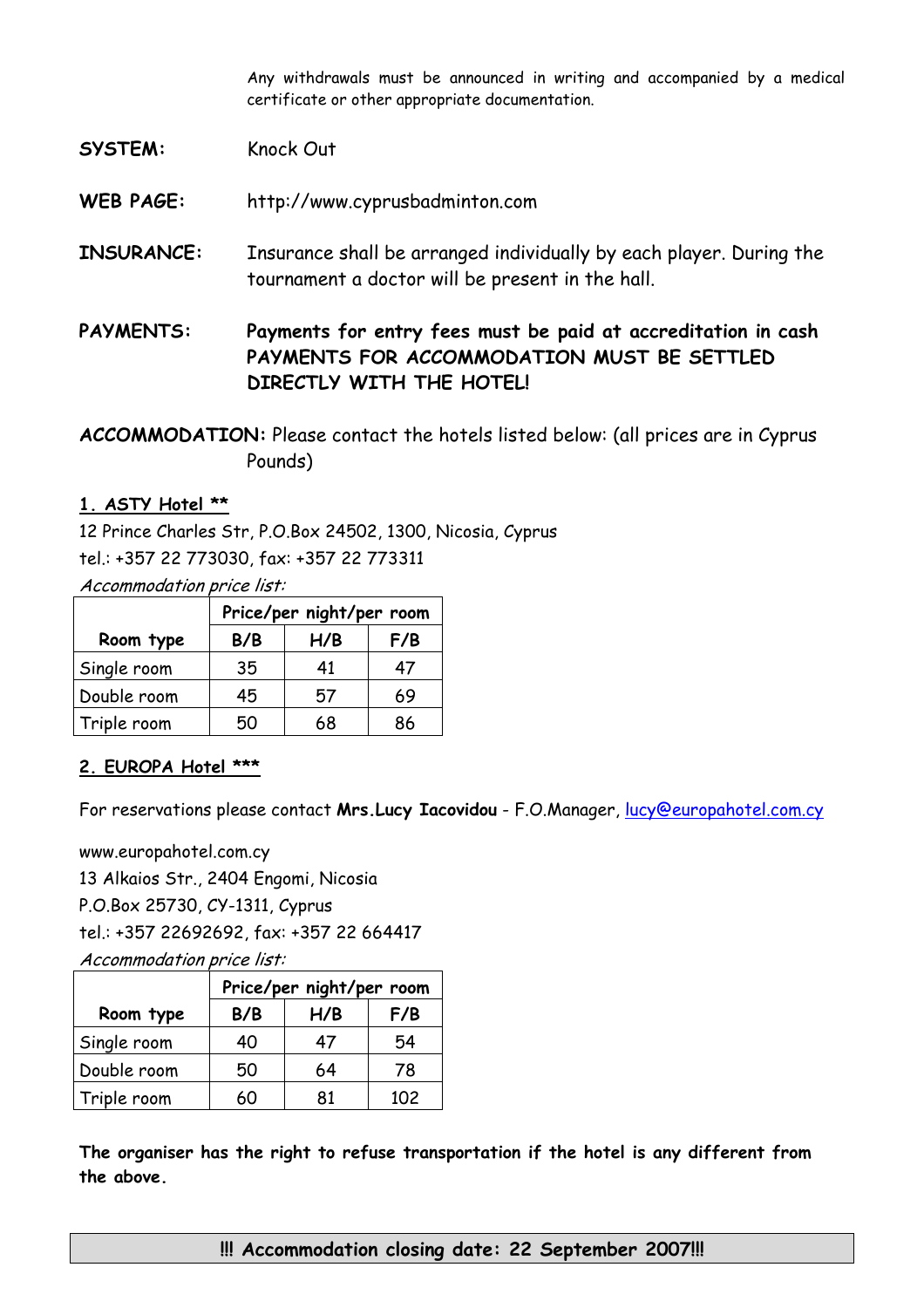- VISA: For those that require visas to enter Cyprus please make sure that applications are made at least six weeks prior to the event. If you need any assistance please inform us at least six weeks prior to your departure.
- **DRUG TESTING:** According to Cyprus law Drug Testing may be carried out on a random basis at any time.
- **TRANSPORT:** Transport will be provided free of charge from/to Larnaca Airport. Transport will also be provided from the Tournament hotels to the sports hall and back. In order to be met at your arrival, please inform us about your flight details filling in the attached Travel Details Form. We kindly ask you to do this at least 7 days before the event otherwise you may not be picked up upon your arrival.
- **FAREWELL** Free for all, Sunday 14 October at "Corner Pub-Restaurant" at PARTY: 20.00 hours. Enjoy!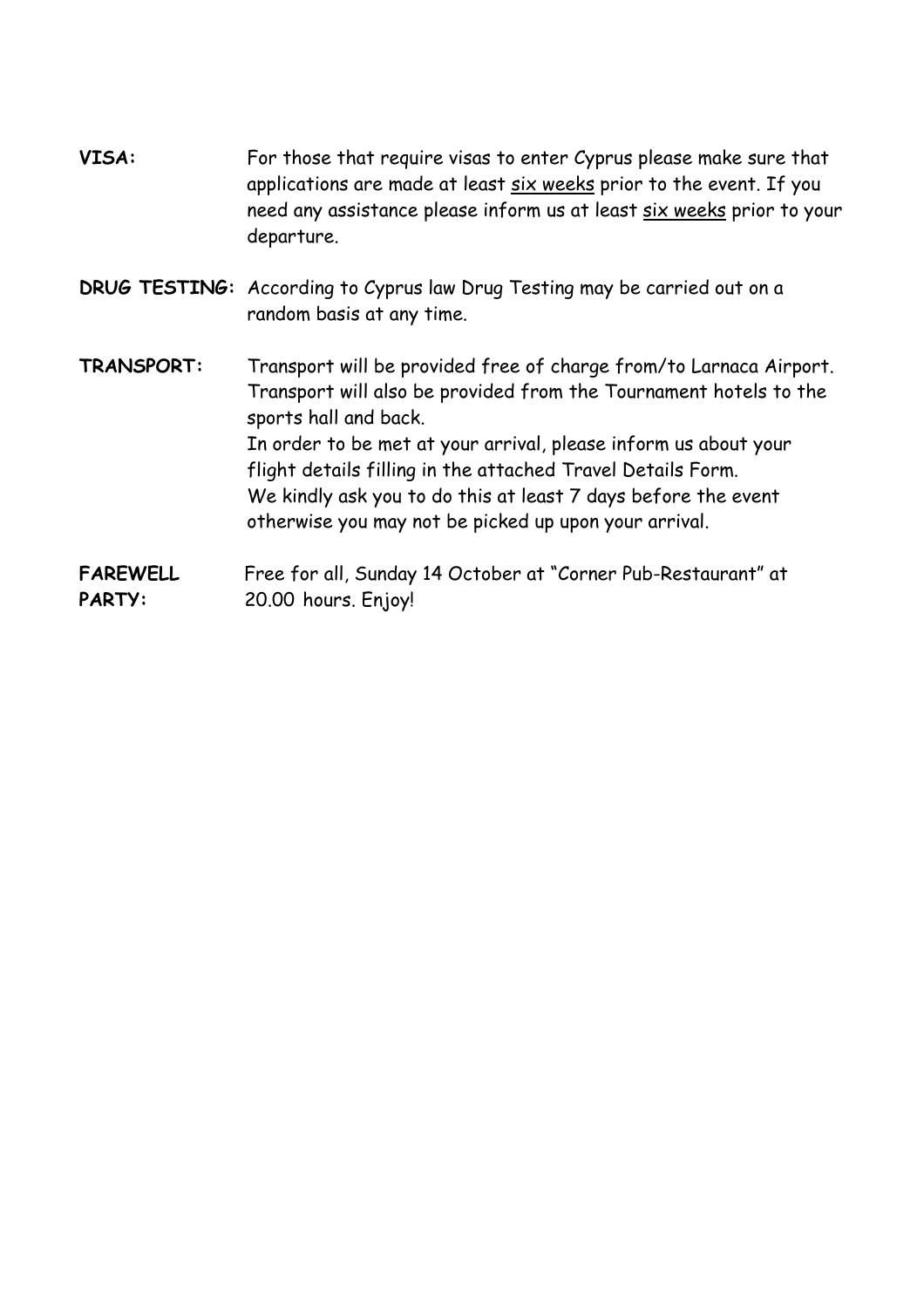## **20th CYPRUS INTERNATIONAL 2007**

BE International Series 2007/2008 Nicosia, 11<sup>th</sup>-14<sup>th</sup> October 2007

# **CLOSING DATE – 13th SEPTEMBER 2007 OFFICIAL ENTRY FORM**

Entries should be made by Entry Form and send to: 21 Amfipoleos, 2025 Strovolos, Nicosia, Cyprus fax: +357 22 449869, e-mail: badminton@cytanet.com.cy

Please type or write clearly in BLOCK LETTERS. Entries must be shown in order of strength as numbered in the left hand column. Please write also BWF number of player, if any.

| National Association: |      |         |
|-----------------------|------|---------|
| Contact person:       |      |         |
| Tel:                  | Fax: | E-mail: |

#### Family name Given name BWF No. Family name Given name BWF No. 1 6 2 7 3 8 4 9 5 10

#### **MEN´S SINGLES**

#### **WOMEN´S SINGLES**

|                | Family name | Given name | <b>BWF</b> |    | Family name | Given name | <b>BWF</b> |
|----------------|-------------|------------|------------|----|-------------|------------|------------|
|                |             |            | No.        |    |             |            | No.        |
| д              |             |            |            | 6  |             |            |            |
| $\overline{c}$ |             |            |            |    |             |            |            |
| 3              |             |            |            | 8  |             |            |            |
| 4              |             |            |            | 9  |             |            |            |
| 5              |             |            |            | 10 |             |            |            |

#### **MEN´S DOUBLES**

|        | Family name | Given name | <b>BWF</b> | Family name | Given name | BWF |
|--------|-------------|------------|------------|-------------|------------|-----|
|        |             |            | No.        |             |            | No. |
|        |             |            |            |             |            |     |
|        |             |            |            |             |            |     |
| ∍<br>ت |             |            |            |             |            |     |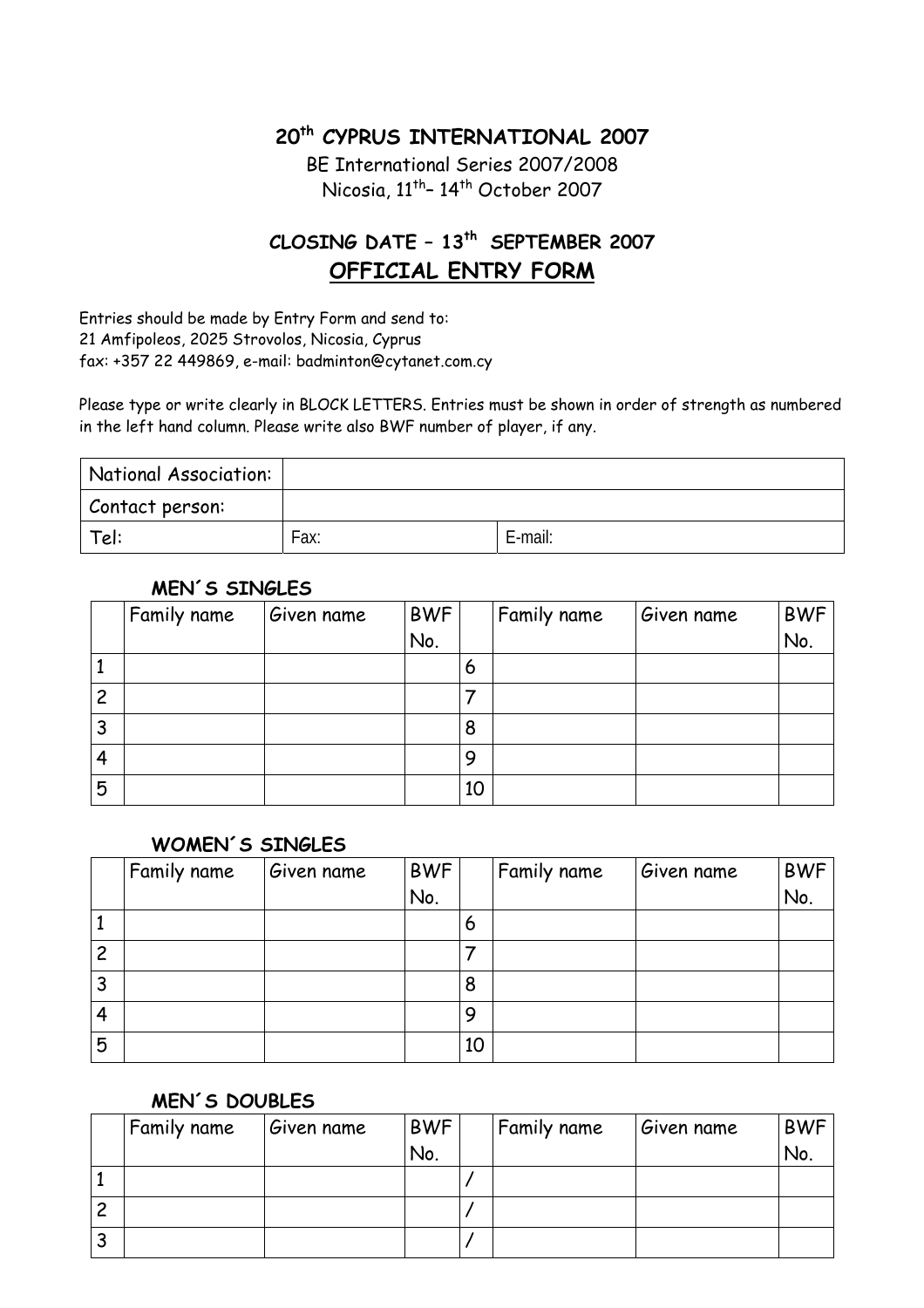## **WOMEN´S DOUBLES**

|                | Family name | Given name | <b>BWF</b> | Family name | Given name | <b>BWF</b> |
|----------------|-------------|------------|------------|-------------|------------|------------|
|                |             |            | No.        |             |            | No.        |
| д              |             |            |            |             |            |            |
| $\overline{c}$ |             |            |            |             |            |            |
| 3              |             |            |            |             |            |            |
| 4              |             |            |            |             |            |            |
| 5              |             |            |            |             |            |            |

#### **MIXED DOUBLES**

|                | Family name | Given name | <b>BWF</b> | Family name | Given name | <b>BWF</b> |
|----------------|-------------|------------|------------|-------------|------------|------------|
|                |             |            | No.        |             |            | No.        |
|                |             |            |            |             |            |            |
| $\overline{c}$ |             |            |            |             |            |            |
| 3              |             |            |            |             |            |            |
| 4              |             |            |            |             |            |            |
| 5              |             |            |            |             |            |            |

Date: Signature: